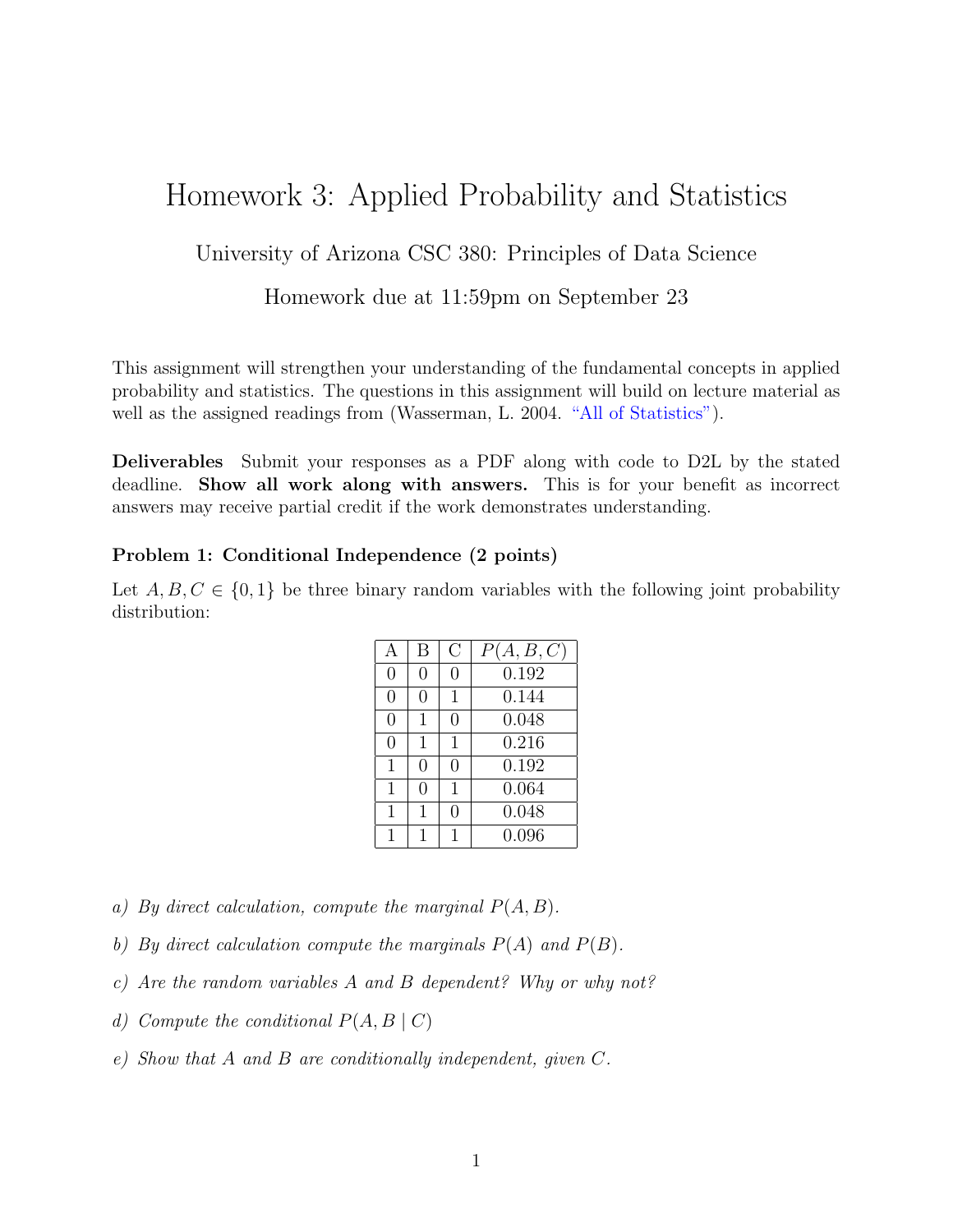## Problem 2: Diagnostic Tests and Bayes' Rule (1 point)

I have decided to get myself tested for COVID-19 antibodies. However, being comfortable with statistics, I am curious about what the test means for my actual status. Let's investigate these questions, showing all your work:

- a) According to the FDA, the UA COVID-19 antibody test (known as ELISA pan-Ig) has a sensitivity (a.k.a. true positive rate) of 97.5% and a specificity (a.k.a. true negative rate) of 99.1%. Assume that 5% of the population actually have COVID-19 antibodies. Write down the joint probability (prior/likelihood) with events for disease state  $S \in \{true, false\}$ and test result  $R \in \{true, false\}$ .
- b) Assuming I receive a positive test result, use Bayes' rule to calculate the probability that I actually have COVID-19 antibodies?
- c) Assuming I receive a negative test result, what is the probability that I do not have COVID-19 antibodies?
- d) Assume I take the test twice, and receive a positive result in both tests. What is the probability that I have COVID-19 antibodies according to Bayes' rule?
- e) Now assume that only 1% of the population has COVID-19 antibodies. Repeat parts  $(b)$ and (c) with this revised prior belief.

## Problem 3: Bootstrap Confidence Intervals (3 points)

This question will walk you through the process of estimating the correlation of two random variables, along with confidence intervals using the bootstrap method. Lecture slides and Chapter 8 of the textbook (Wasserman) will be helpful if you need a refresher. For our chosen model, we will use a bivariate Gaussian distribution:  $P(X, Y; \mu, \Sigma) = \mathcal{N}(\mu, \Sigma)$ . For simplicity, let us assume that the distribution is zero-mean  $\mu = (0,0)^T$ . Let us assume that the true (unknown) covariance matrix is,

$$
\Sigma = \begin{pmatrix} \sigma_X^2 & \rho \sigma_X \sigma_Y \\ \rho \sigma_X \sigma_Y & \sigma_Y^2 \end{pmatrix} = \begin{pmatrix} 1 & 0.5 \\ 0.5 & 1 \end{pmatrix}.
$$

We have written the covariance matrix in terms of the correlation coefficient,

$$
\rho = \frac{\text{Cov}(X, Y)}{\sigma_X \sigma_Y} = \frac{0.5}{1 \cdot 1} = 0.5.
$$

Using numpy.random.seed set your random number generator seed to 0 and answer the following:

a) Create a dataset by drawing  $N = 100$  samples from our model using **numpy.random** function **multivariate\_normal**. Create a scatterplot of your data using **matplotlib.pyplot** functions scatter or plot. Label your axes  $X$  and  $Y$ .